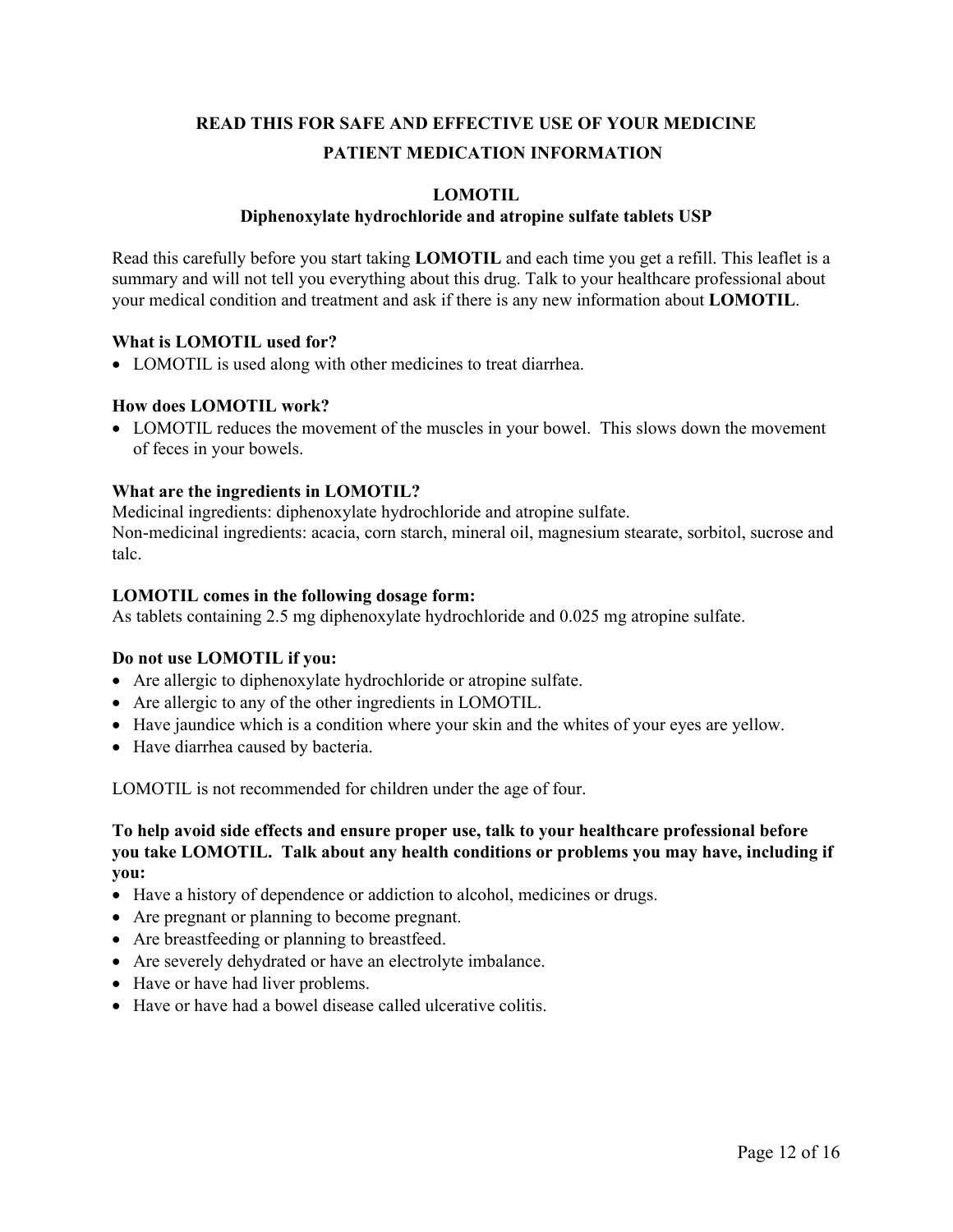## **Other warnings you should know about:**

#### *Driving and using machines:*

• LOMOTIL may cause drowsiness or dizziness. You should not drive or operate dangerous machinery when you first start to take this medicine.

#### *Use in children:*

• LOMOTIL is not recommended for children under the age of four. If your child's doctor has prescribed LOMOTIL they will monitor your child closely. Doctors must be very cautious when giving LOMOTIL to a child especially if the child has Down's syndrome. Talk to your doctor about the safe use of this product by your child.

## **Tell your healthcare professional about all the medicines you take, including any drugs, vitamins, minerals, natural supplements or alternative medicines.**

#### **The following may interact with LOMOTIL:**

- Medicines that may affect your nervous system such as:
	- Barbiturates like phenobarbital,
	- Benzodiazepines (medicines to help you sleep or reduce anxiety like lorazepam, alprazolam),
	- Sedatives (medicines to help you sleep),
	- Anxiolytics (medicines to help reduce anxiety),
	- Tranquilizers (medicines to help calm you down),
	- Muscle relaxants (medicines to help muscle spasms and back pain like methocarbamol, cyclobenzaprine),
	- General anesthetics (medicines used during surgery),
	- Antipsychotics (medicines used to treat schizophrenia or other psychiatric illness like olanzapine, clozapine, haloperidol),
	- Opioids (medicines used to treat pain like oxycodone, codeine, morphine, hydromorphone, meperidine, tramadol),
	- Alcohol,
	- Monoamine oxidase inhibitors, like phenelzine sulphate, tranylcypromine sulphate, moclobemide or selegiline, used to treat depression or Parkinson disease.

#### **How to take LOMOTIL:**

- Always take LOMOTIL exactly as your doctor has told you. You should check with your doctor or pharmacist if you are not sure.
- Swallow tablet whole with a glass of water.
- You should drink plenty of water while taking LOMOTIL.

#### **Usual adult dose:**

- The usual first dose is 2 tablets 3 or 4 times a day.
- Your doctor will decide how much LOMOTIL you should take after that and for how long you should take it.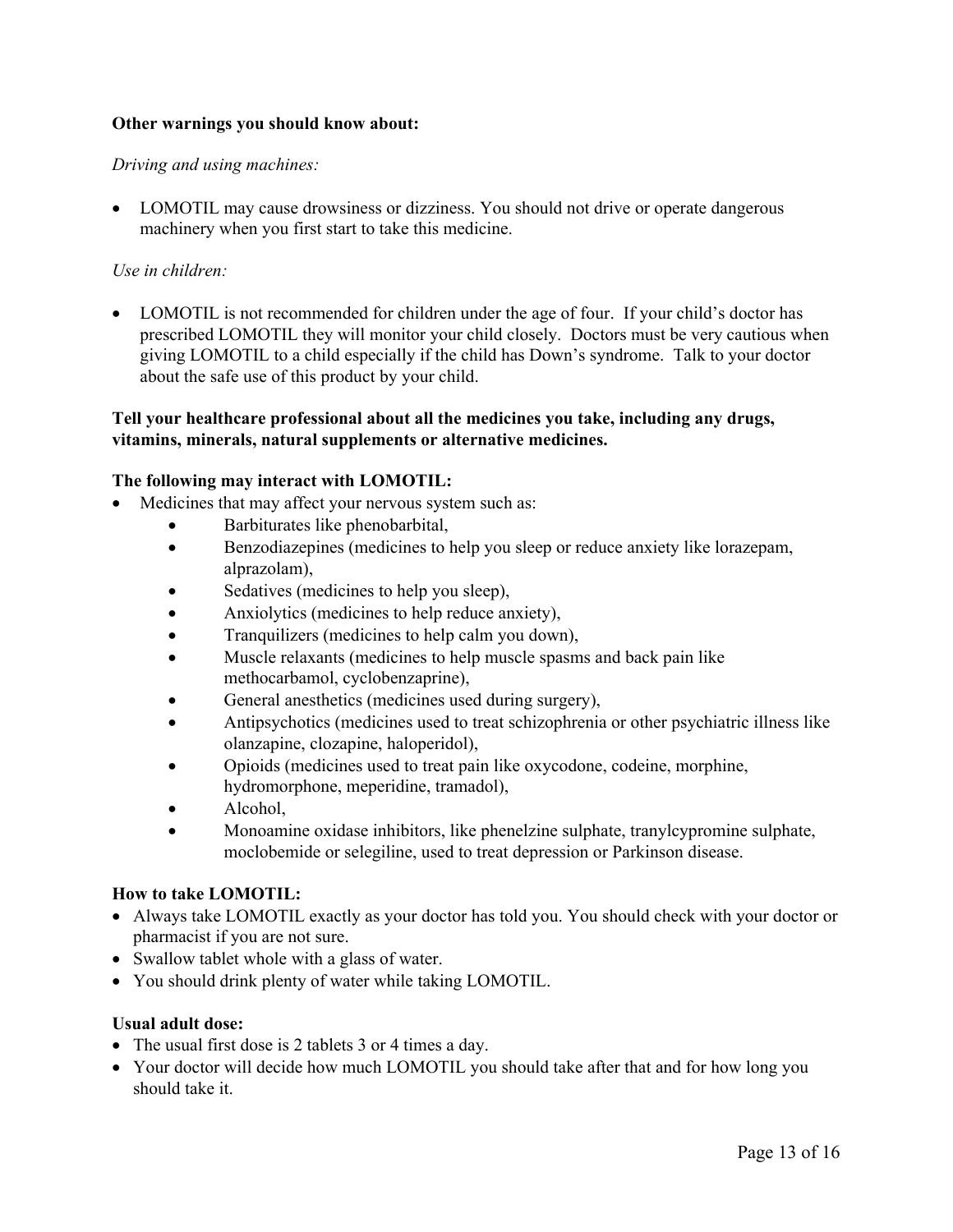## **Usual dose in children aged 4 and older:**

 Your doctor will decide how much your child will receive. The dose they receive will be based on how much they weigh.

#### **Overdose:**

If you think you have taken too much **LOMOTIL**, contact your healthcare professional, hospital emergency department or regional poison control centre immediately, even if there are no symptoms.

## **What are possible side effects from using LOMOTIL?**

These are not all the possible side effects you may feel when taking LOMOTIL. If you experience any side effects not listed here, contact your healthcare professional.

Side effects may include:

- Feeling ill
- Drowsiness
- Feeling tired
- Restlessness
- Dizziness
- Difficulty sleeping or sleepiness
- Headache
- Blurry vision
- Feeling unusually excited
- Confusion
- A feeling of pins and needles in your hands or feet or another body part
- Feeling depressed
- Loss of appetite, abdominal bloating, abdominal cramps, constipation.
- Dry skin
- Difficulty urinating

| Serious side effects and what to do about them                                      |                                      |              |                               |  |  |
|-------------------------------------------------------------------------------------|--------------------------------------|--------------|-------------------------------|--|--|
| Symptom / effect                                                                    | Talk to your healthcare professional |              | Stop taking drug and          |  |  |
|                                                                                     | Only if severe                       | In all cases | get immediate<br>medical help |  |  |
| <b>UNKNOWN FREQUENCY</b>                                                            |                                      |              |                               |  |  |
| Respiratory depression<br>(inadequate breathing): difficult<br>or slow breathing.   |                                      |              | $\mathcal{N}$                 |  |  |
| <b>Nervous System Effects:</b><br>Depression, dizziness or<br>drowsiness, sedation. |                                      | N            |                               |  |  |
| Coma                                                                                |                                      |              |                               |  |  |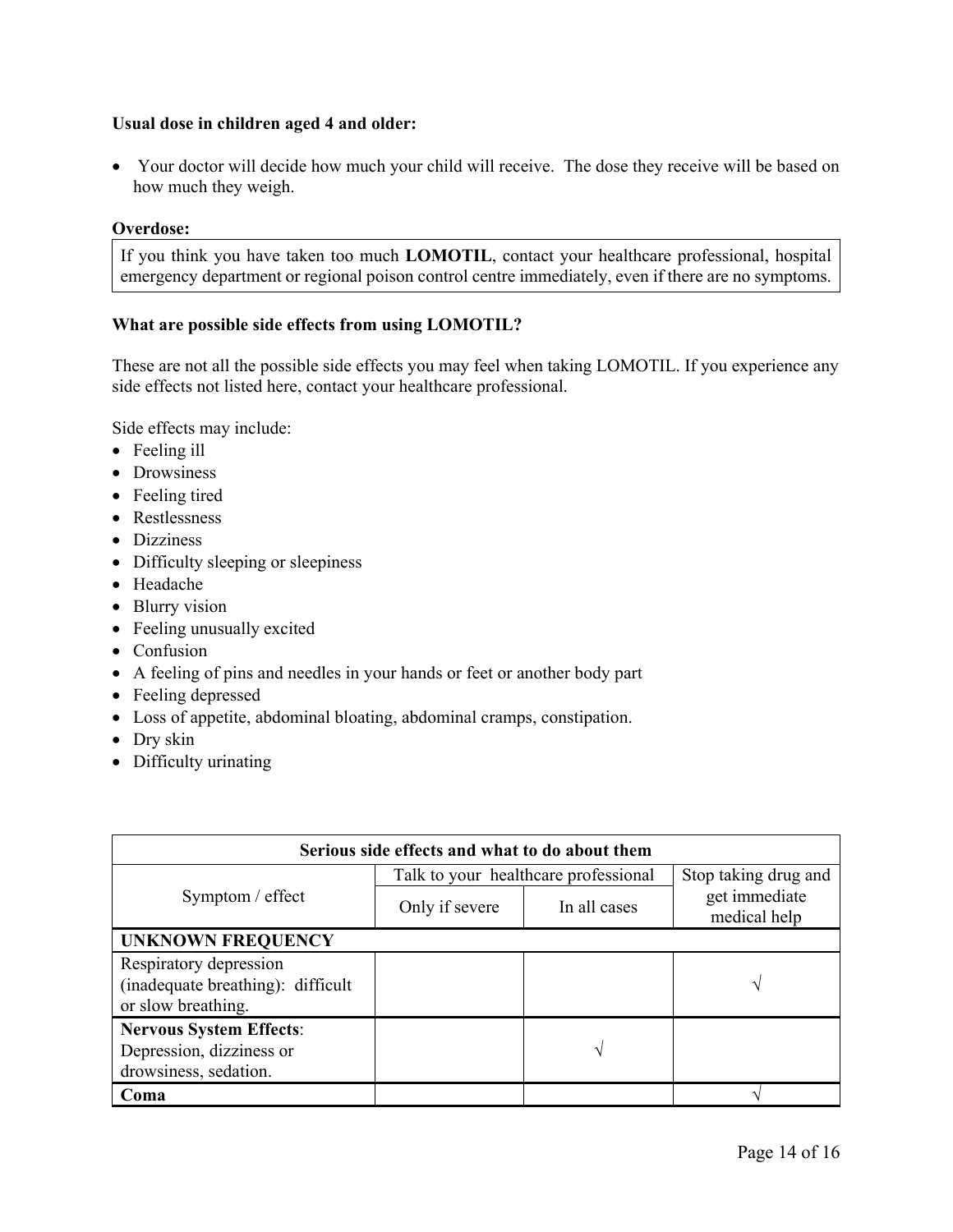| <b>Toxic megacolon</b> (swelling of the<br>colon): bloating of the abdomen,<br>bloody or heavy diarrhea, fast<br>heart rate, fever, painful bowel<br>movements, shock, stomach pain,<br>tenderness of the abdomen. |  |  |
|--------------------------------------------------------------------------------------------------------------------------------------------------------------------------------------------------------------------|--|--|
| <b>Pancreatitis</b> (swelling of the<br>pancreas): fast heart rate, fever,<br>nausea, tenderness when touching<br>the abdomen, upper abdominal<br>pain, vomiting.                                                  |  |  |
| <b>Allergic reaction: difficulty</b><br>breathing, difficulty swallowing,<br>fever, hives, itchy skin, rash,<br>swelling of your tongue, throat or<br>face.                                                        |  |  |
| Hallucinations: seeing or hearing<br>things that aren't there.                                                                                                                                                     |  |  |

If you have a troublesome symptom or side effect that is not listed here or becomes bad enough to interfere with your daily activities, talk to your healthcare professional.

## **Reporting Side Effects**

You can report any suspected side effects associated with the use of health products to Health Canada by:

- Visiting the Web page on Adverse Reaction Reporting ([http://www.hc-sc.gc.ca/dhp](http://www.hc-sc.gc.ca/dhp-mps/medeff/report-declaration/index-eng.php)[mps/medeff/report-declaration/index-eng.php](http://www.hc-sc.gc.ca/dhp-mps/medeff/report-declaration/index-eng.php)) for information on how to report online, by mail or by fax; or
- Calling toll-free at 1-866-234-2345.

*NOTE: Contact your health professional if you need information about how to manage your side effects. The Canada Vigilance Program does not provide medical advice.*

## **Storage:**

Store between 15-25°C and protect from light.

Keep out of reach and sight of children.

## **If you want more information about LOMOTIL:**

- Talk to your healthcare professional.
- Find the full product monograph that is prepared for healthcare professionals and includes this Patient Medication Information by visiting the Health Canada website [\(http://hc](http://hc-sc.gc.ca/index-eng.php)[sc.gc.ca/index-eng.php](http://hc-sc.gc.ca/index-eng.php)); the manufacturer's website (http://www.pfizer.ca), or by calling 1-